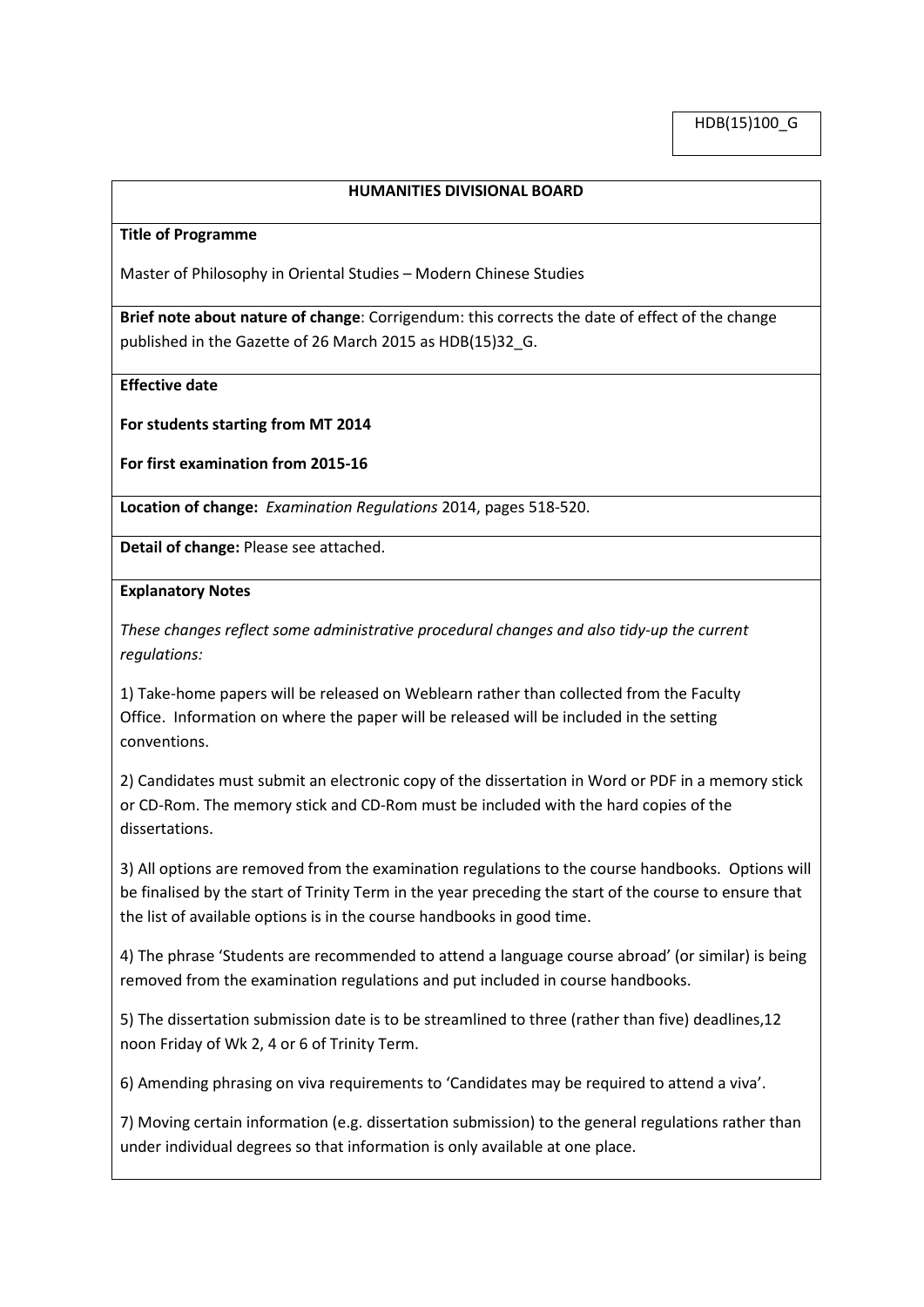## **(x) Modern Chinese Studies**

Candidates in Modern Chinese Studies must follow EITHER Track A (Social Science) OR Track B (Humanities) throughout the entire course. Candidates are required to spend a period of at least three months on an approved course of language study in China or Taiwan after the qualifying examination at the end of the Trinity Term of the first year, and before the start of the Hilary Term of the second year.

A. *Qualifying Examination* The examination shall take place not later than the end of the third term from the candidate's admission to the programme. Full details of the Qualifying Examination will be provided in the examination conventions, which will be made available to the candidates from the eighth week of the first term of the candidate's admission. Candidates who fail one or more parts of the Qualifying Examination may be allowed to retake that part or parts once at the end of the Long Vacation of the first year of the course, except for *Study of Modern Contemporary China* which may be retaken at the end of Trinity Term of the first year of the course. Candidates who fail the Final Examination elective paper taken with the Qualifying Examination in the first year of the course may be allowed to retake that part with the remainder of the Final Examination papers offered at the end of the second year of the course. The Qualifying Examination shall consist of three parts for Track A and two parts for Track B, as follows:

(1) *Study of Modern China Study of Contemporary China* Each candidate will be required to follow a course of instruction on modern China. Candidates will present themselves for examination in the core course Study of Modern-Contemporary China at the beginning of Hilary Term of the first year.

(2) *Modern Chinese language (written and oral)* All candidates must offer one written and one oral Chinese examination. Candidates will be examined in Chinese I or Chinese II. Those who have followed the Chinese II course will not be permitted to enter for the Chinese I examination. Candidates shall present themselves for examination in Chinese language at the end of Trinity Term of the first year.

(3) *Research Methods for Area Studies* (Track A only) All candidates are required to undertake an assessment in research methods for Asian studies, which is a series of assignments and/or unseen written examinations as specified published in the course handbook. by the Oriental Studies Faculty Board. The forms of assessment, and the dates and times of submission, where applicable, will be notified to candidates by not later than Friday of noughth week of Michaelmas Full Term. will be published in the course handbook.

Candidates shall also be required to offer one Final Examination Elective Paper at the end of Trinity Term of the first year (see below).

B. *Final Examination* No candidate can pass the Final Examination unless he or she has already passed all parts of the first-year Qualifying Examination. The examination shall take place not later than the end of the third term of the second year from the candidate's admission to the M.Phil. degree programme, with the exception of the first of the two elective papers that shall be taken at the end of the first year of the programme. Full details of the examination will be provided in the examination conventions that will be made available to